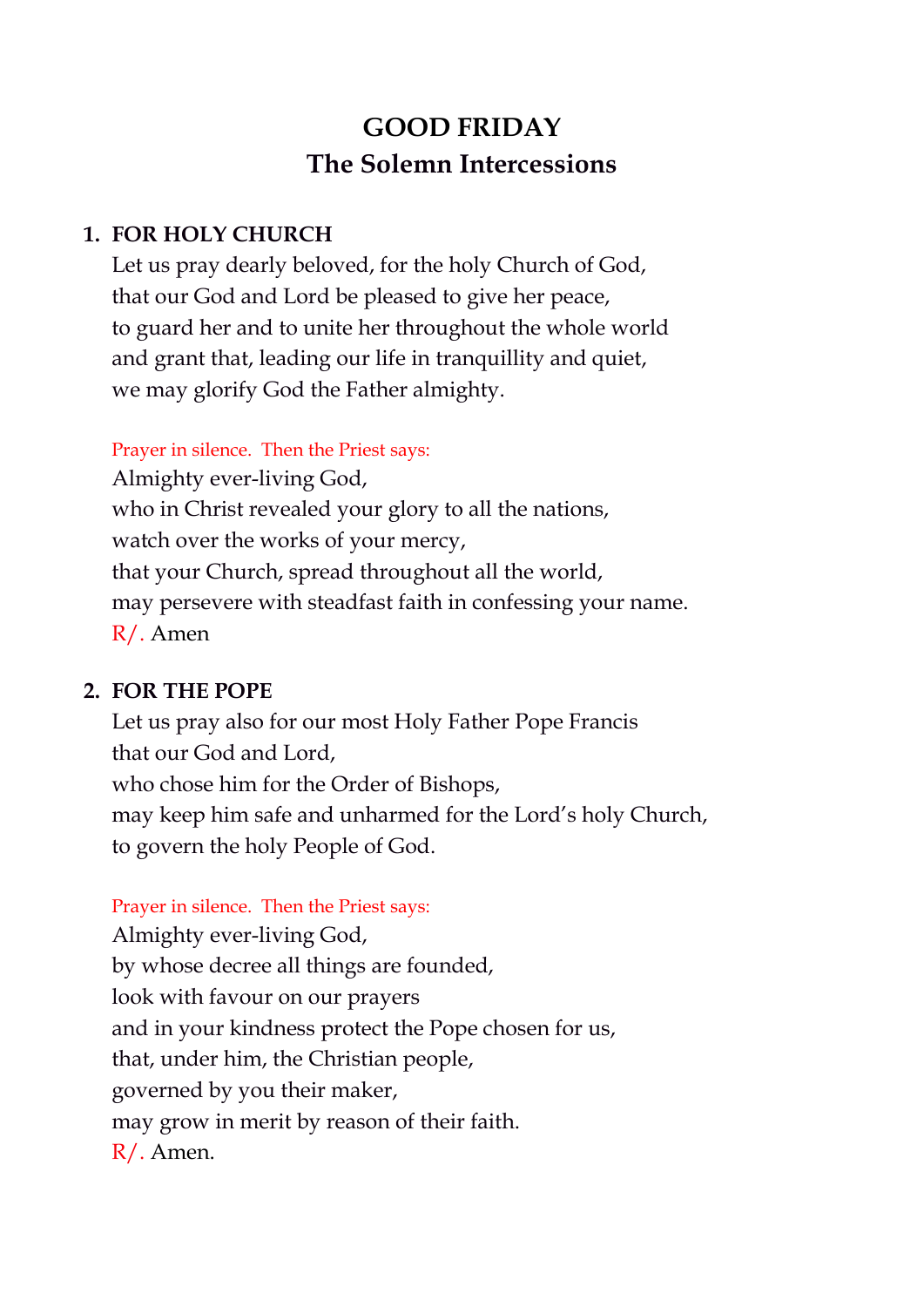#### **3. FOR ALL ORDERS AND DEGREES OF THE FAITHFUL**

Let us pray also for all Bishops, Priests, and Deacons of the Church and for the whole of the faithful people.

Prayer in silence. Then the Priest says: Almighty ever-living God, by whose Spirit the whole body of the Church is sanctified and governed, hear our humble prayer for your ministers, that, by the gift of your grace, all may serve you faithfully. R/. Amen.

#### **4. FOR CATECHUMENS**

Let us pray also for catechumens, that our God and Lord may open wide the ears of their inmost hearts and unlock the gates of his mercy, that, having received forgiveness of all their sins through the waters of rebirth, they, too, may be one with Christ Jesus our Lord.

#### Prayer in silence. Then the Priest says:

Almighty ever-living God, who make your Church ever fruitful with new offspring, increase the faith and understanding of catechumens, that, reborn in the font of Baptism, they may be added to the number of your adopted children. R/. Amen.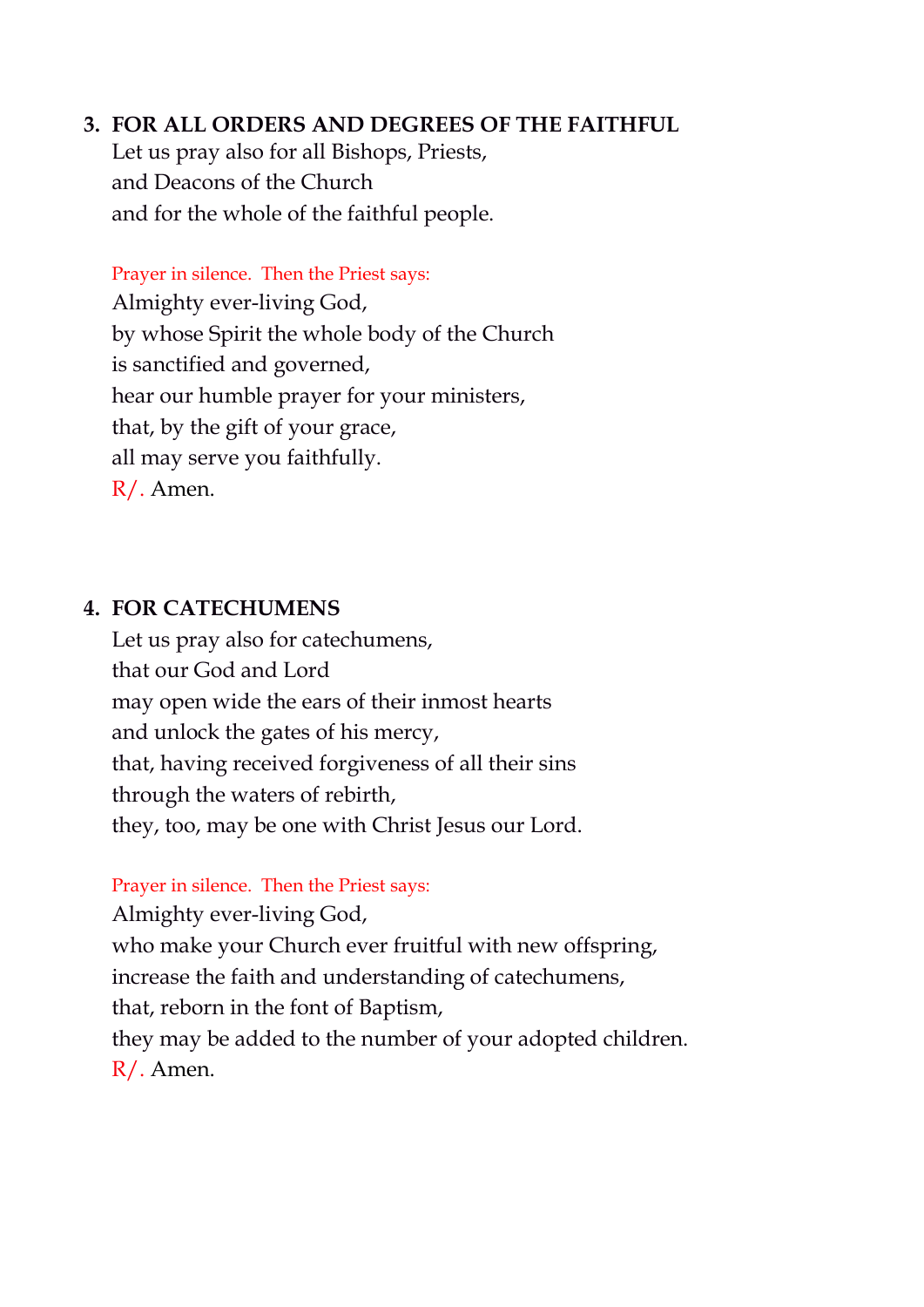### **5. FOR THE UNITY OF CHRISTIANS**

Let us pray also for all our brothers and sisters who believe in Christ, that our God and Lord may be pleased, as they live the truth, to gather them together and keep them in his one Church.

Prayer in silence. Then the Priest says: Almighty ever-living God, who gather what is scattered and keep together what you have gathered, look kindly on the flock of your Son, that those whom one Baptism has consecrated may be joined together by integrity of faith and united in the bond of charity. R/. Amen.

# **6. FOR THE JEWISH PEOPLE**

Let us pray also for the Jewish people, to whom the Lord our God spoke first, that he may grant them to advance in love of his name and in faithfulness to his covenant.

Prayer in silence. Then the Priest says:

Almighty ever-living God, who bestowed your promises on Abraham and his descendants, graciously hear the prayers of your Church, that the people you first made your own may attain the fullness of redemption. R/. Amen.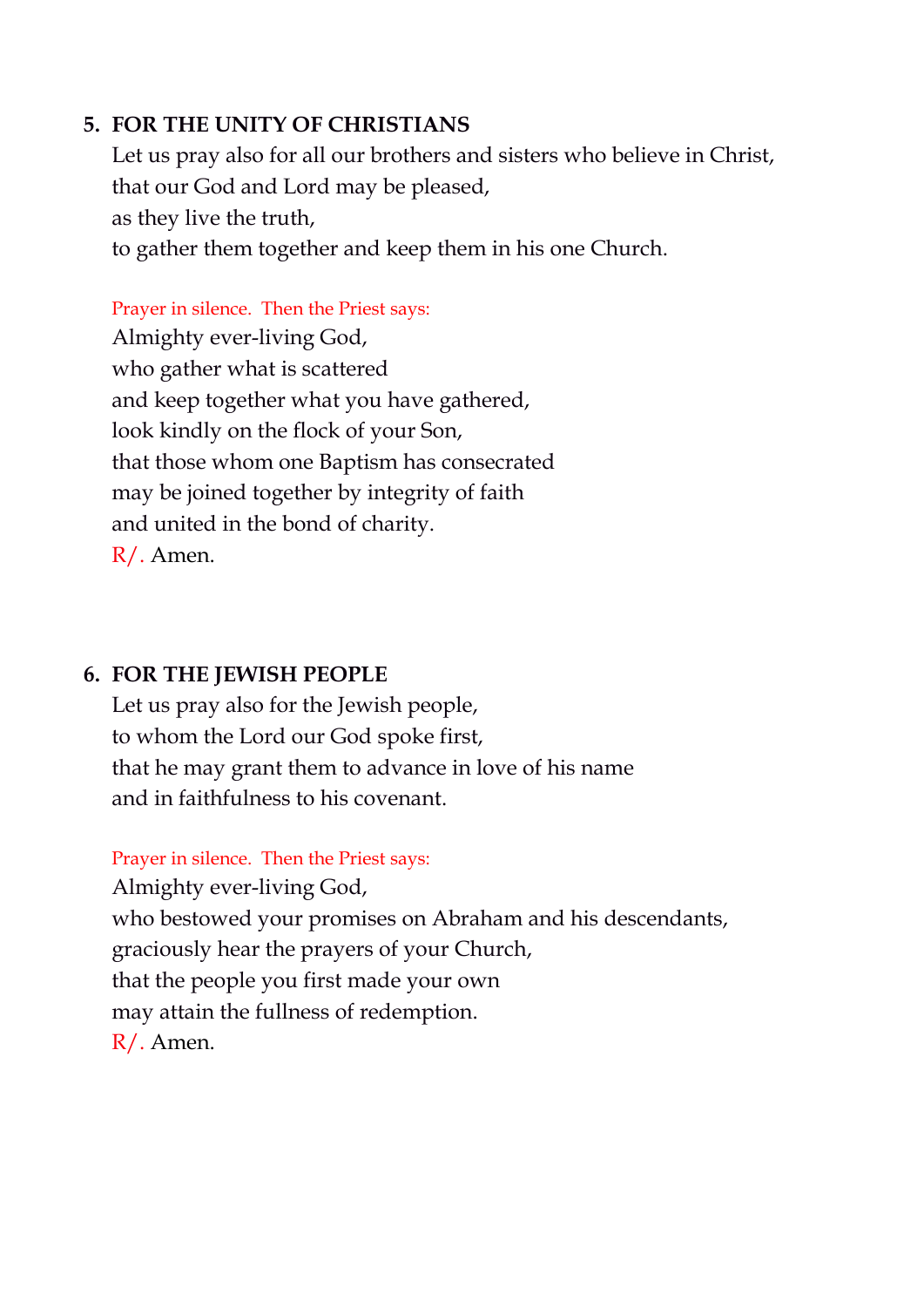# **7. FOR THOSE WHO DO NOT BELIEVE IN CHRIST**

Let us pray also for those who do not believe in Christ, that, enlightened by the Holy Spirit, they, too, may enter on the way of salvation.

Prayer in silence. Then the Priest says: Almighty ever-living God, grant to those who do not confess Christ that, by walking before you with a sincere heart, they may find the truth and that we ourselves, being constant in mutual love and striving to understand more fully the mystery of your life, may be made more perfect witnesses to your love in the world. R/. Amen.

#### **8. FOR THOSE WHO DO NOT BELIEVE IN GOD**

Let us pray also for those who do not acknowledge God, that following what is right in sincerity of heart, they may find the way to God himself.

Prayer in silence. Then the Priest says:

Almighty ever-living God, who created all people to seek you always by desiring you and, by finding you, come to rest, grant, we pray, that, despite every harmful obstacle, all may recognize the signs of your fatherly love and the witness of the good works done by those who believe in you, and so in gladness confess you, the one true God and Father of our human race. R/. Amen.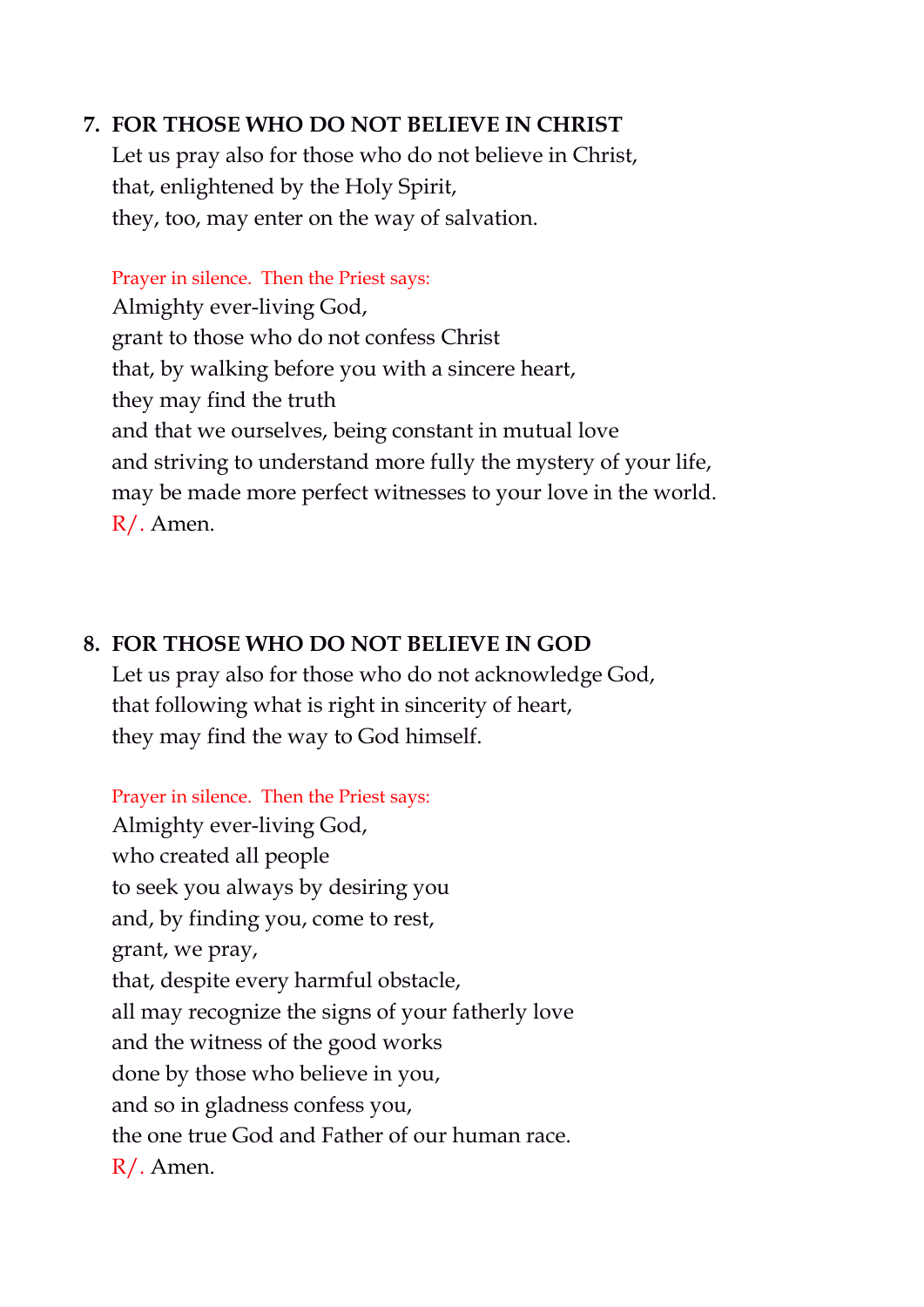#### **9a. FOR THOSE IN PUBLIC OFFICE**

Let us pray also for those in public office, that our God and Lord may direct their minds and hearts according to his will for the true peace and freedom of all.

#### Prayer in silence. Then the Priest says:

Almighty ever-living God, in whose hand lies every human heart and the rights of peoples, look with favour, we pray, on those who govern with authority over us, that throughout the whole world, the prosperity of peoples, the assurance of peace, and freedom of religion may through your gift be made secure. R/. Amen.

#### **9b. FOR UKRAINE AND WORLD PEACE**

Let us pray for the people in Ukraine and in all war zones of the world, for those who have fled the dread of violence and have been deprived of their homes, for all women and men who stand up with their lives to ward off evil and to protect the weak and the persecuted.

#### Prayer in silence. Then the Priest says:

Almighty and eternal God, you have compassion for the lowly and the poor, but you throw down oppressors. As you guided Israel out of slavery in Egypt, so save in our days all victims of war and violence. Change the hearts of the evildoers, and let peace be victorious. We ask this through Christ our Lord. R/. Amen.